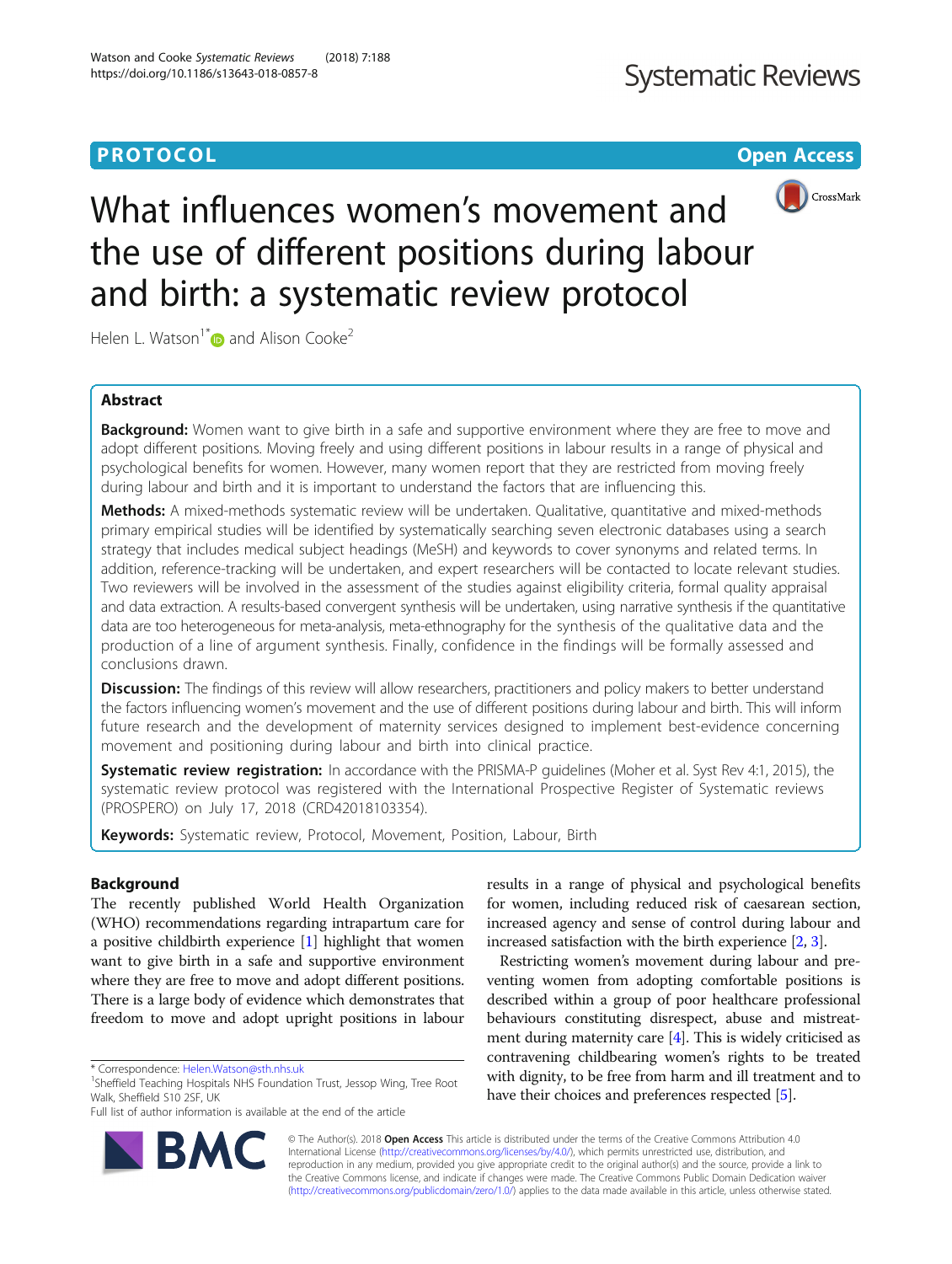The WHO therefore recommends that women should be encouraged to be mobile and to adopt comfortable positions of their choice, including upright positions, during labour and birth, but emphasises that particular positions should not be forced on women [[1\]](#page-4-0). However, several recent national surveys have demonstrated that despite national and international guidance and professional governing body recommendations [\[1,](#page-4-0) [6](#page-4-0)–[12](#page-4-0)], large numbers of women across the world continue to give birth lying down with or without their feet in stirrups; 50% in England and Wales [[13\]](#page-4-0), 68% in the United States of America (USA) [\[14](#page-4-0)], 47.9% in Canada [\[15](#page-4-0)] and 92% in Brazil  $[16]$  $[16]$  $[16]$ , and significant numbers of women report they are not free to move or change position during some or all of their labour; 30% in England and Wales [[13\]](#page-4-0), 55% in Brazil [[16\]](#page-4-0) and 57% in the USA [\[14](#page-4-0)].

Understanding factors that influence women's movement and the use of different positions during labour and birth is crucial for the provision of quality, women-centred and human-rights based maternity healthcare services. However, there remains a lack of systematic evidence synthesis concerning this issue.

#### **Objectives**

The review aims to synthesise the evidence concerning women's freedom of movement and the use of different positions during labour and birth. The review will address the following question:

 What factors influence women's movement and the positions that they adopt during labour and birth?

# Methods

The protocol has been developed following the preferred reporting items for systematic review and meta-analysis protocols (PRISMA-P) statement [\[17](#page-4-0)]. The PRISMA-P checklist is included in Additional file [1.](#page-4-0) The review protocol has been registered with PROSPERO (CRD42018103354). The enhancing transparency in reporting the synthesis of qualitative research (ENTREQ) statement [[18](#page-4-0)] has also informed the development of the protocol.

## Methodology

The systematic review will apply the principles of mixed-methods research to integrate results from qualitative, quantitative and mixed-methods studies [[19\]](#page-4-0). The retrieval of qualitative and quantitative data within a review can maximise the usefulness of the synthesis by providing an understanding of human experience alongside empirical evidence about a particular phenomenon [[20\]](#page-5-0), in this case, factors influencing movement and the use of different positions during labour and birth.

# Eligibility criteria

Studies will be selected according to the following criteria.

# Types of studies

Only peer-reviewed, published, qualitative, quantitative or mixed-methods studies will be included. Review articles will be excluded; however, they will be used to cross check for relevant primary empirical studies. If a review addressing a similar question is identified, the review team will consider relevance and quality when deciding whether to include all previously reviewed studies or to amend the protocol to undertake an update of the review. Conference abstracts will be excluded; however, where the content appears relevant searches for papers reporting the full study will be undertaken including a maximum of two attempts to contact the authors by email. Editorials will be excluded. Studies will be included regardless of length of time of follow-up or length of time since the experience occurred. Studies in any setting will be included. Only studies in English will be included; however, a list of possibly relevant studies in other languages will be provided as an appendix in the final review.

# Types of participants

Women of any age experiencing labour and birth in any setting will be included. Women labouring with babies in the breech position will be excluded. Women who are restricted from moving during labour and birth due to pre-existing medical conditions or disabilities will be excluded, as will women who are restrained due to being detained by the state as prisoners or under criminal investigation and women experiencing obstetric emergencies. Studies including heath care providers or women's family members or birth supporters will also be included if they provide relevant data pertaining to factors influencing women's movement and positioning during labour and/or birth.

# Types of interventions

Whilst this review is not focussing on evidence about interventions, studies investigating interventions will be included if they meet the eligibility criteria.

## Types of comparators

Studies do not have to include a comparator to be eligible for inclusion.

# Types of outcome measures

Factors influencing maternal movement and/or positions adopted during labour and birth from the perspective of the labouring woman, health professionals, family members or birth supporters will be included.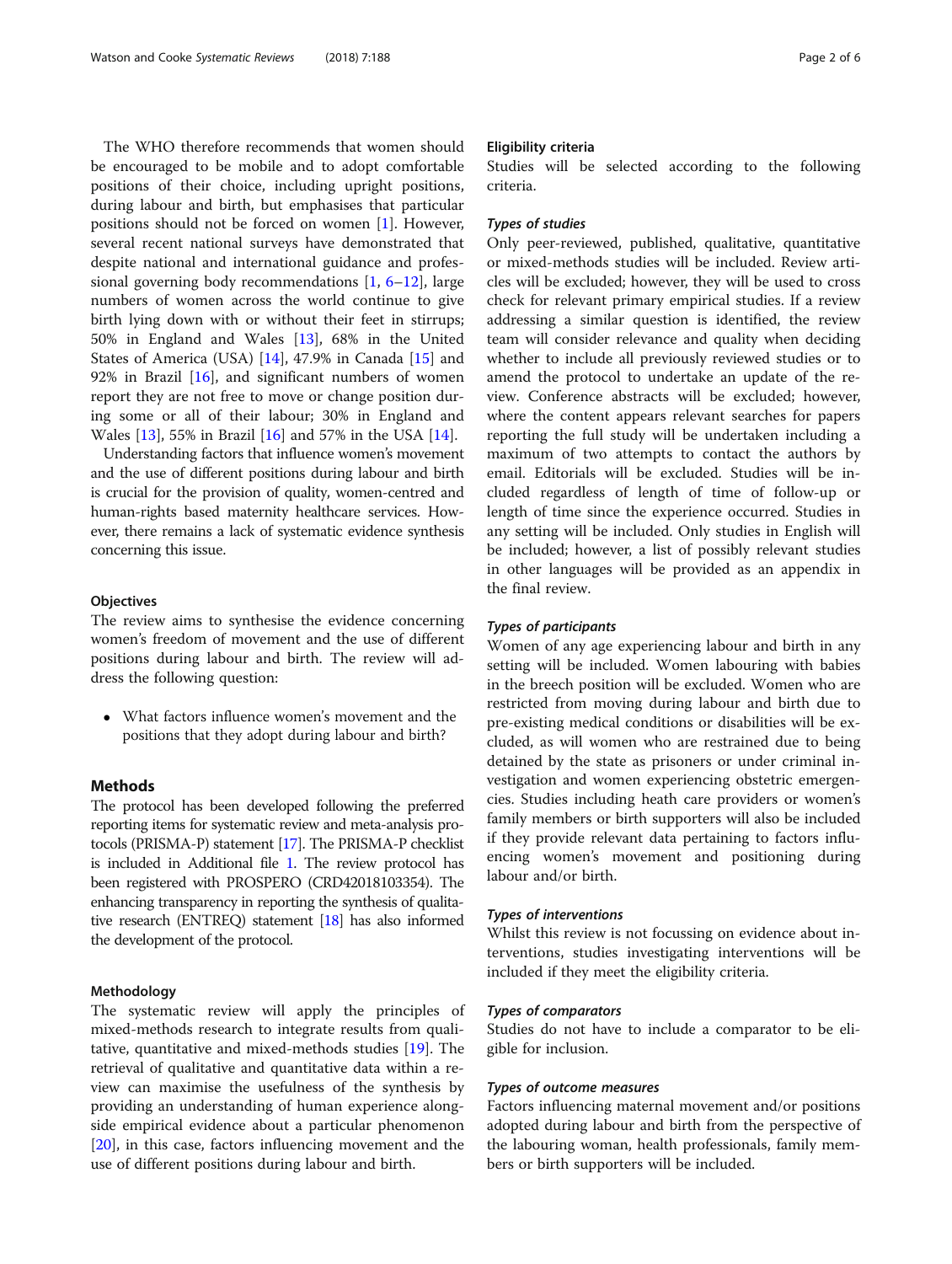# Information sources

A search strategy will be conducted to identify studies meeting the inclusion criteria. The following electronic databases will be searched to identify relevant studies:

- The Cumulative Index to Nursing and Allied Health Literature (CINAHL) via EBSCO (1982 onwards)
- Medical Literature Analysis and Retrieval System Online (MEDLINE) via Ovid (1946 onwards)
- Maternal and Infant Care via Ovid (1971 onwards)
- PsycINFO via Ovid (1806 onwards)
- Applied Social Sciences Index & Abstracts (ASSIA) via ProQuest (1987 onwards)
- International Prospective Register of Systematic reviews (PROSPERO)
- African Journals Online (AJOL)

In addition to the electronic database search, the reference lists of eligible studies will be examined to identify any other relevant studies, and midwifery researchers will be contacted via the JISCMail midwifery research email group and asked to identify any further relevant studies.

# Search strategy

The development of the search strategy will be an iterative process undertaken by the review team and will include scoping exercises across several databases. The search terms will consist of three broad strings covering population, phenomenon of interest and context [\[21](#page-5-0)]. Medical subject headings (MeSH) and keywords will be used to cover synonyms and related terms, and wildcards and truncation functions will be used to ensure the search is as comprehensive as possible [\[22](#page-5-0), [23](#page-5-0)]. Search terms will be combined using Boolean operators. The search strategy will be developed and agreed by the review team. The MEDLINE search strategy is included in Additional file [2](#page-4-0). The search terms will be adapted to the syntax and subject headings for all other identified databases.

## Study records

#### Data management

Literature searching will be undertaken by HW, the number of records retrieved from the searches will be recorded, and the citations will be imported into the electronic bibliographic software Endnote X8.2 (Clarivate Analytics).

#### Selection process

Duplicate records will be removed in Endnote, and the remaining records will be imported into Microsoft Excel and screened against the pre-defined eligibility criteria. One reviewer (HW) will conduct the initial screening based on title and abstract, and the second reviewer will screen 10% of these records. Full-text versions of any records deemed potentially eligible for inclusion by either reviewer will then be screened by two reviewers (HW and 2nd reviewer). Disagreements between the reviewers during the initial or full screening stage will be resolved through discussion or deferral to a third reviewer (AC) if agreement cannot be reached. If there is less than 90% agreement between the two authors during initial screening, then both authors will independently assess all the retrieved records. Reasons for exclusion of studies at the full-text stage will be recorded and provided as an additional file in the final review. A PRISMA diagram [[24\]](#page-5-0) will be provided to show the study search and assessment process.

#### Quality appraisal

As this review will include qualitative, quantitative and mixed-methods primary studies, the Mixed Methods Appraisal Tool (MMAT) [[25](#page-5-0)] will be used to appraise the quality of the methods of each included study. This tool includes criteria for all study types and has established content validity [\[26,](#page-5-0) [27](#page-5-0)]. Two reviewers (HW and 2nd reviewer) will critically appraise the quality of the included studies; disagreements will be discussed and referred to the third reviewer (AC) if they cannot be resolved. A descriptive summary of the quality of each study will be presented in the final review report, along with an overall quality score calculated using the MMAT scoring metrics and presented as follows: (\*) one criterion met to (\*\*\*\*) all criteria met [[25](#page-5-0)]. No studies will initially be excluded on the basis of the quality assessment as it is envisaged that only a small volume of relevant literature will be identified; however, the quality scores will be used to inform the confidence of the review findings (detail is provided in the '[Data Synthesis](#page-3-0)' section).

#### Data items

Data extraction will be managed in Microsoft Excel using a data extraction proforma developed specifically for this review which will be piloted by two reviewers (HW and 2nd reviewer) on 2 studies (see Additional file [3\)](#page-4-0). Data to be extracted will include publication information, study characteristics, participant information and outcomes [[28](#page-5-0)]:

- Publication information: study title, authors, journal title, year of publication, sources of funding
- Study characteristics: aim of study and/or research questions, study type, theoretical perspective, setting, sample size, and methods of sampling, recruitment, data collection and analysis
- Participant information: age, number of children, ethnicity, inclusion/exclusion criteria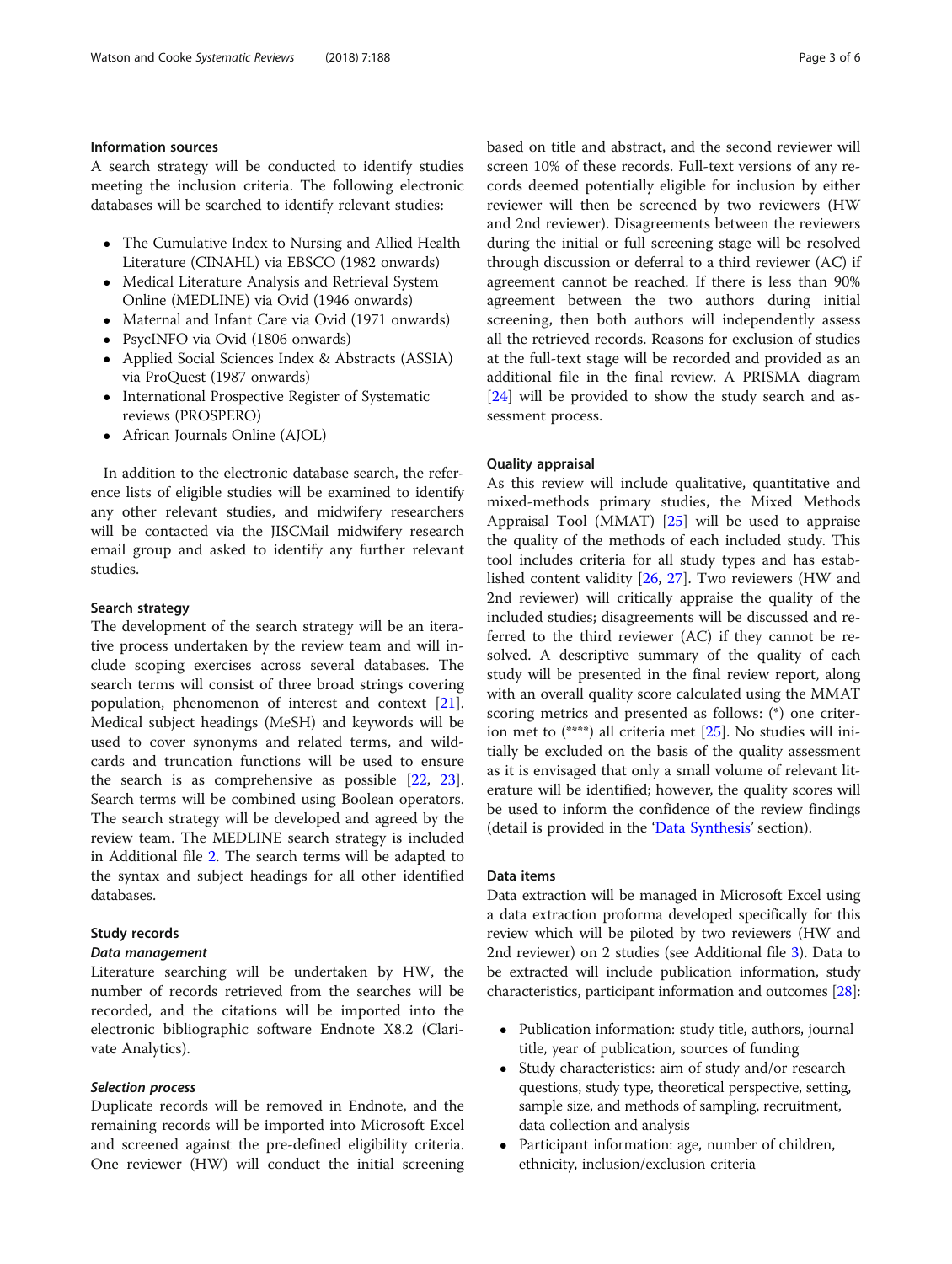<span id="page-3-0"></span> Outcomes: Factors influencing freedom of movement or the use of different positions during labour or birth

In the case of missing information, one reviewer (HW) will attempt to contact the authors to retrieve this with a maximum of two email attempts. The extracted data will be summarised, tabulated and presented in the final review report. Outcome data will be extracted from sections of the quantitative studies entitled "results" and "findings". An inclusive approach will be taken with the qualitative studies [\[29](#page-5-0)], whereby outcomes will be extracted from the "findings" or "results" sections of the papers as well as the author interpretations within the discussion/interpretation/conclusion sections of the studies. Qualitative data will be extracted directly into NVivo-11 software (QSR International). Data extraction will be undertaken by the first reviewer (HW), and a second reviewer will assess the accuracy of the extracted data against the original studies. Any disagreements will be discussed and, if not resolved, referred to the third reviewer (AC). In this review, factors influencing freedom of movement or positioning in labour will be considered to be the main outcomes and no other outcomes will be included.

## Data synthesis

As this review will comprise data from mixed study methods, a results-based convergent synthesis will be undertaken [[30](#page-5-0)], based on the segregated method proposed by Sandelowski et al. [\[31](#page-5-0)]. This method is based on the assumptions that qualitative and quantitative studies can be distinguished from each other and that the differences between them justify separate analyses using synthesis methods designed specifically for the data type  $[31]$  $[31]$ . The separate synthesis methods are described below, and once completed, the synthesis products will then be synthesised themselves [[31\]](#page-5-0), by comparing and/or juxtaposing the findings from the qualitative and quantitative evidence [[30\]](#page-5-0) and forming a final line of argument synthesis [\[32](#page-5-0)].

# Synthesis of quantitative data

If there is sufficient clinical heterogeneity to expect that the underlying treatment effects differ between trials, or if we detect substantial statistical heterogeneity using the  $I^2$  statistic, meta-analysis will not be appropriate, and a narrative synthesis of all quantitative study types will be undertaken. We will seek statistical advice for this part of the analysis if appropriate. Narrative synthesis will be based on guidance developed by Popay et al. [[33\]](#page-5-0) and as recommended by a Cochrane Review Group [\[34](#page-5-0)] and The Centre for Reviews and Dissemination (CRD) [\[22](#page-5-0)]. This will involve developing a preliminary synthesis, exploring relationships within and between the studies and assessing the robustness of the synthesis [\[33](#page-5-0)]. Assessment of the robustness of the synthesis will inform the assessment of confidence in the findings and will include the quality assessment scores of the individual studies, an assessment of the Grading of Recommendations Assessment, Development and Evaluation (GRADE) criteria [[35](#page-5-0)] where these can be applied appropriately [\[36](#page-5-0)], and critical reflection on the synthesis process [\[22](#page-5-0), [34\]](#page-5-0).

# Synthesis of qualitative data

As the intention of the qualitative synthesis is interpretation and to generate new theoretical insights, meta-ethnography, as first described by Noblit and Hare [\[32\]](#page-5-0), has been chosen as the most appropriate method to facilitate this [[28](#page-5-0), [37](#page-5-0)]. This method is also appropriate when synthesising data from studies that have used different qualitative methodologies [[37](#page-5-0)]. The synthesis will comprise the following steps based on meta-ethnography as proposed by Noblit and Hare [[32\]](#page-5-0): reading the studies, identifying findings from one paper and comparing them to findings from another and generating a list of concepts. Next will follow the use of reciprocal translation, the identification of similarities in the concepts and developing themes and refutational translation which is the search for disconfirming or unexplained data, and finally, there will be synthesis of the themes into a "line of argument" synthesis, which is a summary statement of the findings and theoretical insights [\[32](#page-5-0)].

The confidence in the qualitative findings will be assessed using the Confidence in the Evidence from Reviews of Qualitative Research (CERQual) approach [[38](#page-5-0)]. This includes four elements: methodological limitations of the individual studies, relevance to the review question, coherence and adequacy of the data. The overall CERQual assessment score ranging from high confidence to very low confidence of each finding will be made through discussion among all review authors [\[39\]](#page-5-0). The CERQual assessment of each synthesis finding will be provided as an appendix to the final review and will be summarised in a CERQual evidence summary table [\[40\]](#page-5-0).

# **Discussion**

Several systematic reviews have applied meta-analysis to the data reported about outcomes associated with move-ment and positions adopted during labour and birth [\[2,](#page-4-0) [3](#page-4-0)]. This has led to the publication of multiple national and international guidelines encouraging mobility and the use of comfortable positions of a woman's choice during labour and birth [\[1](#page-4-0), [6](#page-4-0)–[12\]](#page-4-0). National level data indicates ongoing restriction of women's movement during labour and birth; however, there is a lack of evidence synthesis related to factors that contribute to this. This review will comprehensively and formally synthesise the available primary quantitative, qualitative and mixed-methods studies reporting data relating to this topic. The findings of this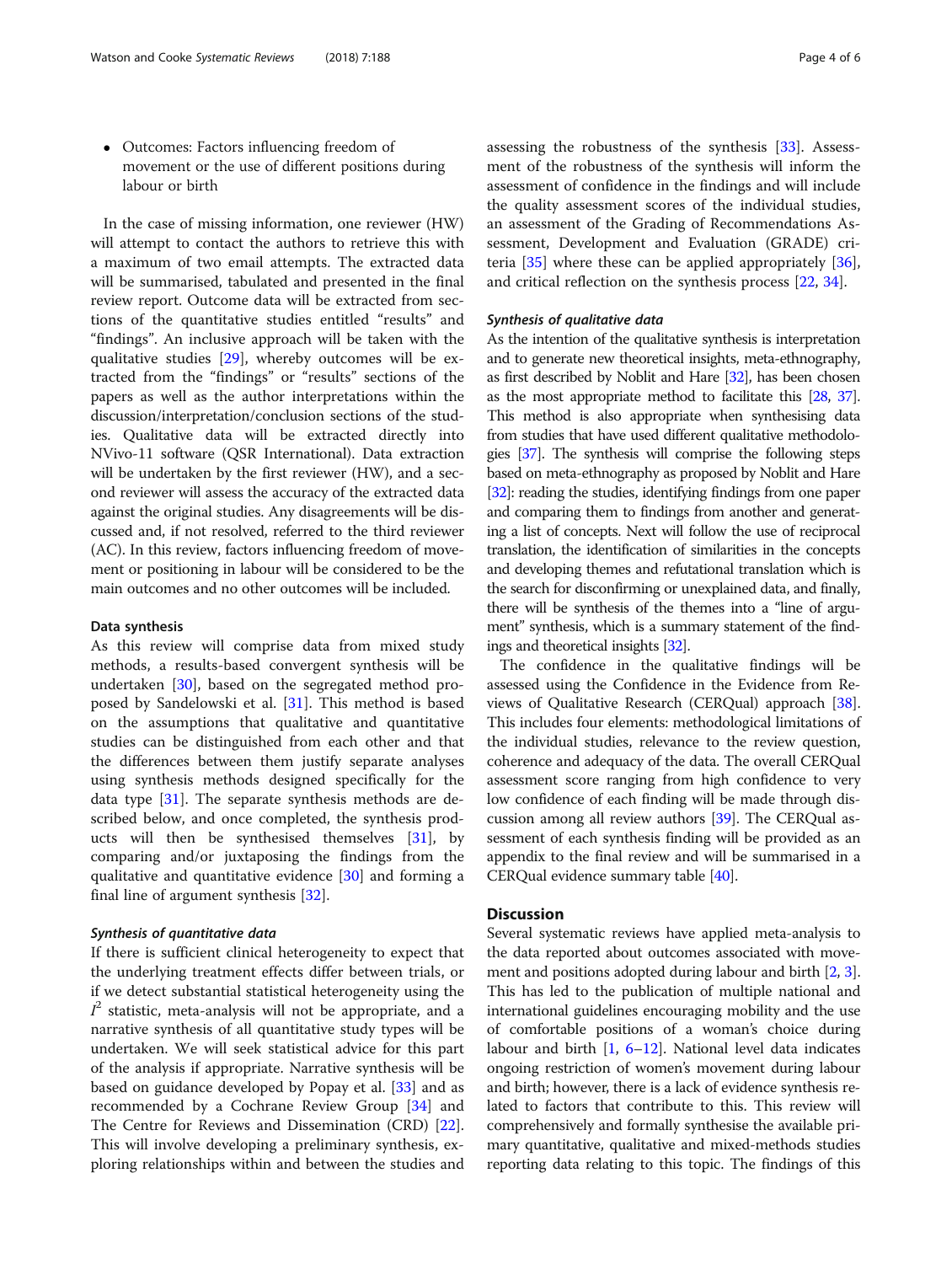<span id="page-4-0"></span>review will allow researchers, practitioners and policy makers to better understand the barriers and facilitators influencing women's movement and the use of different positions during labour and birth. This will inform future research and the development of services designed to implement best-evidence concerning movement and positioning during labour and birth into clinical practice.

# Additional files

[Additional file 1:](https://doi.org/10.1186/s13643-018-0857-8) PRISMA-P checklist. Completed PRISMA-P checklist for this review protocol. (DOCX 23 kb)

[Additional file 2:](https://doi.org/10.1186/s13643-018-0857-8) MEDLINE search terms. Terms to be used when searching MEDLINE database. (DOCX 15 kb)

[Additional file 3:](https://doi.org/10.1186/s13643-018-0857-8) Data extraction form. Sample data extraction for use in the review. (DOCX 15 kb)

#### Abbreviations

AJOL: African Journals Online; ASSIA: Applied Social Sciences Index and Abstracts; CERQual: Confidence in the Evidence from Reviews of Qualitative Research; CINAHL: Cumulative Index to Nursing and Allied Health Literature; CRD: Centre for Reviews and Dissemination; ENTREQ: Enhancing transparency in reporting the synthesis of qualitative research; FIGO: International Federation of Gynecology and Obstetrics; GRADE: Grading of Recommendations Assessment, Development and Evaluation; MEDLINE: Medical Literature Analysis and Retrieval System Online; MeSH: Medical subject headings; MMAT: Mixed Methods Appraisal Tool; PICO: Population, Intervention, Control, Outcome; PRISMA: Preferred Reporting Items for Systematic Reviews and Meta-Analyses; PRISMA-P: PRISMA for systematic review protocols; PROSPERO: International prospective register of systematic reviews; USA: United States of America; WHO: World Health Organization

#### Funding

There is no financial support for this review. This review is being conducted as part of HW's Masters in Clinical Research programme which is funded by the National Institute for Health Research. The views expressed are those of the authors and not necessarily of the NHS, the NIHR or the Department of Health.

#### Availability of data and materials

Not applicable.

#### Authors' contributions

HW conceived the review, developed the search strategy and wrote the first draft of the protocol. AC contributed to the development of the search strategy and protocol and reviewed the initial and subsequent drafts. HW is the guarantor. Both authors read and approved the final manuscript.

#### Ethics approval and consent to participate

Not applicable.

#### Consent for publication

Not applicable.

#### Competing interests

The authors declare that they have no competing interests.

#### Publisher's Note

Springer Nature remains neutral with regard to jurisdictional claims in published maps and institutional affiliations.

#### Author details

<sup>1</sup>Sheffield Teaching Hospitals NHS Foundation Trust, Jessop Wing, Tree Root Walk, Sheffield S10 2SF, UK. <sup>2</sup>Division of Nursing, Midwifery and Social Work, School of Health Sciences, Faculty of Biology, Medicine and Health, The University of Manchester, Jean McFarlane Building Room 4.336, Oxford Road, Manchester M13 9PL, UK.

Received: 18 July 2018 Accepted: 26 October 2018 Published online: 13 November 2018

#### References

- 1. World Health Organization. WHO recommendations: intrapartum care for a positive childbirth experience. World Health Organization. 2018. [http://www.](http://www.who.int/reproductivehealth/publications/intrapartum-care-guidelines/en/) [who.int/reproductivehealth/publications/intrapartum-care-guidelines/en/](http://www.who.int/reproductivehealth/publications/intrapartum-care-guidelines/en/). Accessed 28th June 2018.
- 2. Gupta, J. K., Sood, A., Hofmeyr, G. J. & Vogel, J. P. Position in the second stage of labour for women without epidural anaesthesia. Cochrane Database Syst Rev 2017. [https://www.cochranelibrary.com/cdsr/doi/10.1002/](https://www.cochranelibrary.com/cdsr/doi/10.1002/14651858.CD002006.pub4/epdf/full) [14651858.CD002006.pub4/epdf/full.](https://www.cochranelibrary.com/cdsr/doi/10.1002/14651858.CD002006.pub4/epdf/full) Accessed 1st June 2018.
- 3. Lawrence, A., Lewis, L., Hofmeyr, G. J. & Styles, C. Maternal positions and mobility during first stage labour. Cochrane Database Syst Rev 2013. [https://](https://www.ncbi.nlm.nih.gov/pubmed/23959763) [www.ncbi.nlm.nih.gov/pubmed/23959763.](https://www.ncbi.nlm.nih.gov/pubmed/23959763) Accessed 1st June 2018.
- 4. Bohren MA, Vogel JP, Hunter EC, Lutsiv O, Makh SK, Souza JP, et al. The mistreatment of women during childbirth in health facilities globally: a mixed-methods systematic review. PLoS Med. 2015. [https://doi.org/10.1371/](https://doi.org/10.1371/journal.pmed.1001847) [journal.pmed.1001847](https://doi.org/10.1371/journal.pmed.1001847).
- 5. White Ribbon Alliance. Respectful maternity care: the universal rights of childbearing women. 2011. [http://www.who.int/woman\\_child\\_accountability/](http://www.who.int/woman_child_accountability/ierg/reports/2012_01S_Respectful_Maternity_Care_Charter_The_Universal_Rights_of_Childbearing_Women.pdf) [ierg/reports/2012\\_01S\\_Respectful\\_Maternity\\_Care\\_Charter\\_The\\_Universal\\_](http://www.who.int/woman_child_accountability/ierg/reports/2012_01S_Respectful_Maternity_Care_Charter_The_Universal_Rights_of_Childbearing_Women.pdf) [Rights\\_of\\_Childbearing\\_Women.pdf](http://www.who.int/woman_child_accountability/ierg/reports/2012_01S_Respectful_Maternity_Care_Charter_The_Universal_Rights_of_Childbearing_Women.pdf). Accessed 24th Feb 2018.
- 6. Royal College of Midwives. Normal birth active positions. 2017. [https://www.](https://www.rcm.org.uk/clinical-practice-and-guidance/normal-birth/normal-birth-active-positions) [rcm.org.uk/clinical-practice-and-guidance/normal-birth/normal-birth-active](https://www.rcm.org.uk/clinical-practice-and-guidance/normal-birth/normal-birth-active-positions)[positions](https://www.rcm.org.uk/clinical-practice-and-guidance/normal-birth/normal-birth-active-positions). Accessed 21st Nov 2017.
- National Institute for Health and Care Excellence. Intrapartum care for healthy women and babies. 2014. [https://www.nice.org.uk/guidance/cg190.](https://www.nice.org.uk/guidance/cg190) Accessed 21st Nov 2017.
- 8. Royal College of Obstetricians and Gynaecologists. RCOG statement on maternal position during the first stage of labour. 2009. [https://www.rcog.](https://www.rcog.org.uk/en/news/rcog-statement-on-maternal-position-during-the-first-stage-of-labour/) [org.uk/en/news/rcog-statement-on-maternal-position-during-the-first-stage](https://www.rcog.org.uk/en/news/rcog-statement-on-maternal-position-during-the-first-stage-of-labour/)[of-labour/](https://www.rcog.org.uk/en/news/rcog-statement-on-maternal-position-during-the-first-stage-of-labour/) Accessed 21st Nov 2017.
- 9. American College of Obstetricians and Gynecologists. ACOG committee opinion summary no. 687: approaches to limit intervention during labor and birth. 2017. [https://www.acog.org/Clinical-Guidance-and-Publications/](https://www.acog.org/Clinical-Guidance-and-Publications/Committee-Opinions/Committee-on-Obstetric-Practice/Approaches-to-Limit-Intervention-During-Labor-and-Birth) [Committee-Opinions/Committee-on-Obstetric-Practice/Approaches-to-Limit-](https://www.acog.org/Clinical-Guidance-and-Publications/Committee-Opinions/Committee-on-Obstetric-Practice/Approaches-to-Limit-Intervention-During-Labor-and-Birth)[Intervention-During-Labor-and-Birth](https://www.acog.org/Clinical-Guidance-and-Publications/Committee-Opinions/Committee-on-Obstetric-Practice/Approaches-to-Limit-Intervention-During-Labor-and-Birth) Accessed 20th June 2018.
- 10. ACNM, MANA, NACPM. Supporting healthy and normal physiologic childbirth: a consensus statement by ACNM, MANA, and NACPM. J Perinat Education. 2013. [https://doi.org/10.1891/1058-1243.22.1.14.](https://doi.org/10.1891/1058-1243.22.1.14)
- 11. CMA. Midwifery care and normal birth. 2010. [https://canadianmidwives.org/](https://canadianmidwives.org/wp-content/uploads/2016/06/CAM_ENG_Midwifery_Care_Normal_Birth_FINAL_Nov_2010.pdf) [wp-content/uploads/2016/06/CAM\\_ENG\\_Midwifery\\_Care\\_Normal\\_Birth\\_](https://canadianmidwives.org/wp-content/uploads/2016/06/CAM_ENG_Midwifery_Care_Normal_Birth_FINAL_Nov_2010.pdf) [FINAL\\_Nov\\_2010.pdf](https://canadianmidwives.org/wp-content/uploads/2016/06/CAM_ENG_Midwifery_Care_Normal_Birth_FINAL_Nov_2010.pdf) Accessed 20th June 2018.
- 12. FIGO, ICM, WRA, IPA, WHO. Mother-baby friendly birthing facilities. Int J Gynecol Obstet. 2015. [https://doi.org/10.1016/j.ijgo.2014.10.013.](https://doi.org/10.1016/j.ijgo.2014.10.013)
- 13. CQC. 2017 survey of women's experiences of maternity care statistical release. 2018. [http://www.cqc.org.uk/publications/surveys/maternity](http://www.cqc.org.uk/publications/surveys/maternity-services-survey-2017)[services-survey-2017](http://www.cqc.org.uk/publications/surveys/maternity-services-survey-2017) Accessed 2nd June 2018.
- 14. Declercq ER, Sakala C, Corry MP, Applebaum S, Herrlich A. Listening to mothers III: pregnancy and birth. New York: Childbirth Connection, 2013. <http://transform.childbirthconnection.org/reports/listeningtomothers/> Accessed 27<sup>th</sup> June 2018.
- 15. Public Health Agency of Canada. What mothers say: the Canadian maternity experiences survey. Ottawa. 2009. [http://www.phac-aspc.gc.ca/rhs-ssg/pdf/](http://www.phac-aspc.gc.ca/rhs-ssg/pdf/survey-eng.pdf) [survey-eng.pdf](http://www.phac-aspc.gc.ca/rhs-ssg/pdf/survey-eng.pdf) Accessed 28th June 2018.
- 16. Carmo Leal M d, Pereira APE, Domingues RMSM, Theme Filha MM, Dias MAB, Nakamura-Pereira M, Bastos MH, Gama SGN. Obstetric interventions during labor and childbirth in Brazilian low-risk women. Cad Saude Publica. 2014. <https://doi.org/10.1590/0102-311X00151513>.
- 17. Moher D, Shamseer L, Clarke M, Ghersi D, Liberati A, Petticrew M, Shekelle P, Stewart LA. Preferred Reporting Items for Systematic Review and Meta-Analysis Protocols (PRISMA-P) 2015 statement. Syst Rev. 2015;4:1. [https://doi.](https://doi.org/10.1186/2046-4053-4-1) [org/10.1186/2046-4053-4-1](https://doi.org/10.1186/2046-4053-4-1).
- 18. Tong A, Flemming K, McInnes E, Oliver S, Craig J. Enhancing transparency in reporting the synthesis of qualitative research: ENTREQ. BMC Med Res Methodol. 2012. [https://doi.org/10.1186/1471-2288-12-181.](https://doi.org/10.1186/1471-2288-12-181)
- 19. Sandelowski M, Voils CI, Barroso J. Comparability work and the management of difference in research synthesis studies. Soc Sci Med. 2007. [https://doi.org/](https://doi.org/10.1016/j.socscimed.2006.08.041) [10.1016/j.socscimed.2006.08.041.](https://doi.org/10.1016/j.socscimed.2006.08.041)